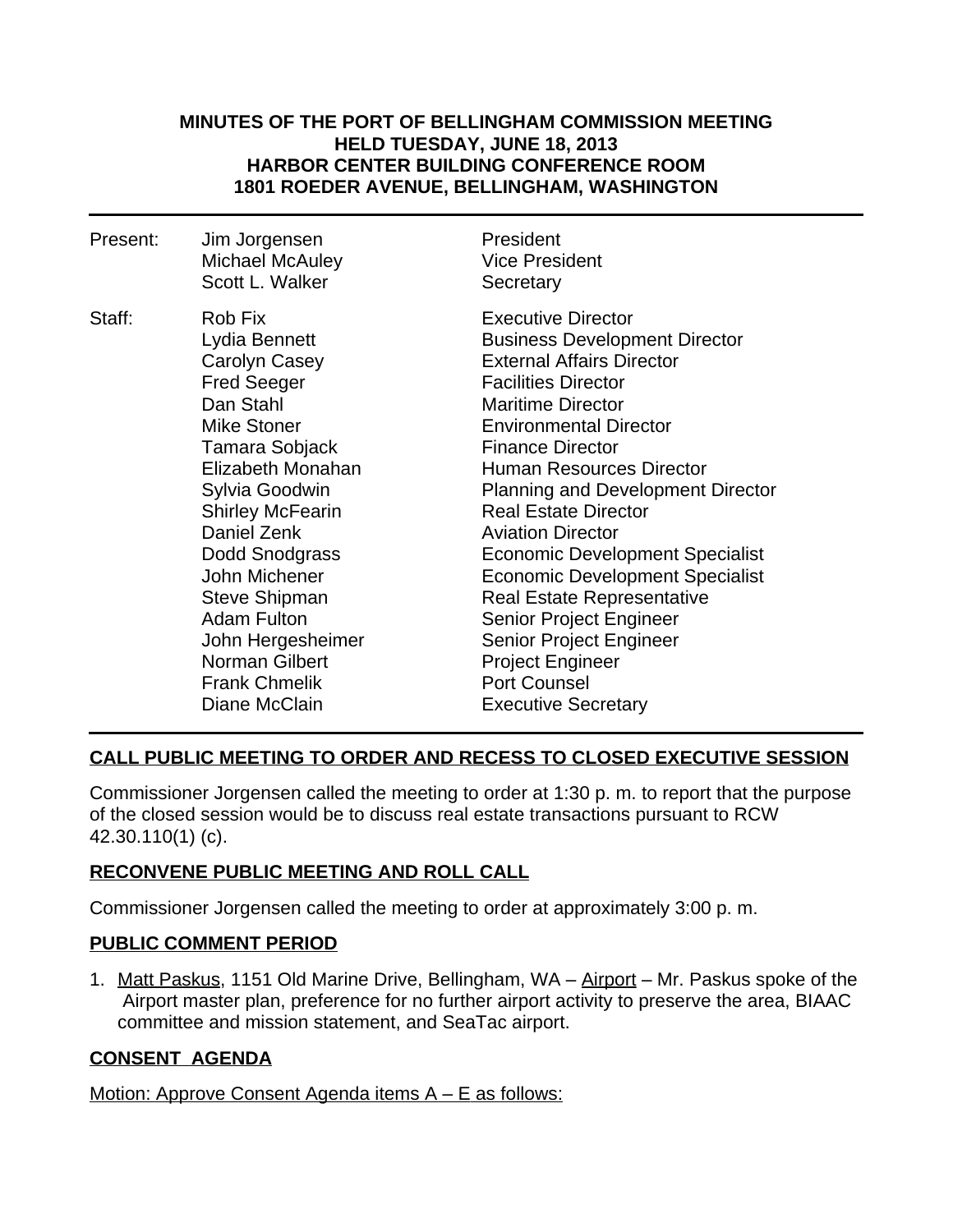June 18, 2013 Page 2

- A. Approve the sale of vessel pursuant to Resolution No. 947.
- B. Approval of Resolution No. 1319 Declaring Surplus and Selling of Boathouse 4M-09 at Blaine Harbor Marina as surplus and authorize staff to sell the structure.
- C. Authorize the Executive Director to execute a Use Permit with the Bellingham Sailing Foundation for the Bellingham Sailing Program at Zuanich Point Park Day Dock.
- D. Approval of a Renewal and Modification of Lease between the Port of Bellingham and NautiGirl Brands LLC at the Bayview Center Building.
- E. Approval of a Renewal and Modification of Lease between the Port of Bellingham and Bayside Therapy Associates, LLC at the Bayview Center Building.

Discussion: Commissioner McAuley asked for clarification and Maritime Director Dan Stahl explained the Port's policy pertaining to the selling of vessels.

Motion approved with 3-0 vote.

## **ACTION ITEMS:**

## **1. WESTERN CROSSING MEMORANDUM OF UNDERSTANDING (MOU)**

Motion: Approve a Memorandum of Understanding (MOU) between Western Washington University (WWU), the Port of Bellingham, and Western Crossing Development (WCD) to develop an agreement to facilitate the creation of WWU facilities within the Waterfront District .

Discussion: Executive Director Rob Fix reported that the development entity, Western Crossings Development (WCD), a non-profit corporation, was created in 2009 for the purpose of facilitating the planning of a public/private waterfront development within the Waterfront District. The five member board consists of 2 from the Port (Commissioner Scott Walker and Executive Director Rob Fix), 2 from WWU (Trustee Peggy Zorro, President Bruce Shepard) and 1 from the community (currently Glenn Butler, Retired from ARCO Cherry Point). Mr. Fix further reported that the proposed MOU between WWU, the Port and WCD provides an outline for a conceptual agreement that will allow WWU to transfer its ownership of approximately 24 acres of land at the southeast corner of Bakerview and Hannegan Roads into WCD, whereby WCD would sell the land at market prices and the value of the sale would be credited to WWU's capital account within WCD to be used towards the development concepts. Mr. Fix added that the proposed MOU would also allow the Port to contribute approximately 6 acres with the Waterfront District to the WCD; the true and full value of this parcel to be mutually determined by the Port and WWU and credited to the Port's capital account within the WCD. This MOU and all development is reliant upon the approval by the Port and City of Bellingham of the Waterfront District Master Plan and related agreements and regulations. Commissioner McAuley expressed concern as to the broadness of the agreement without inclusion of a specific planned development.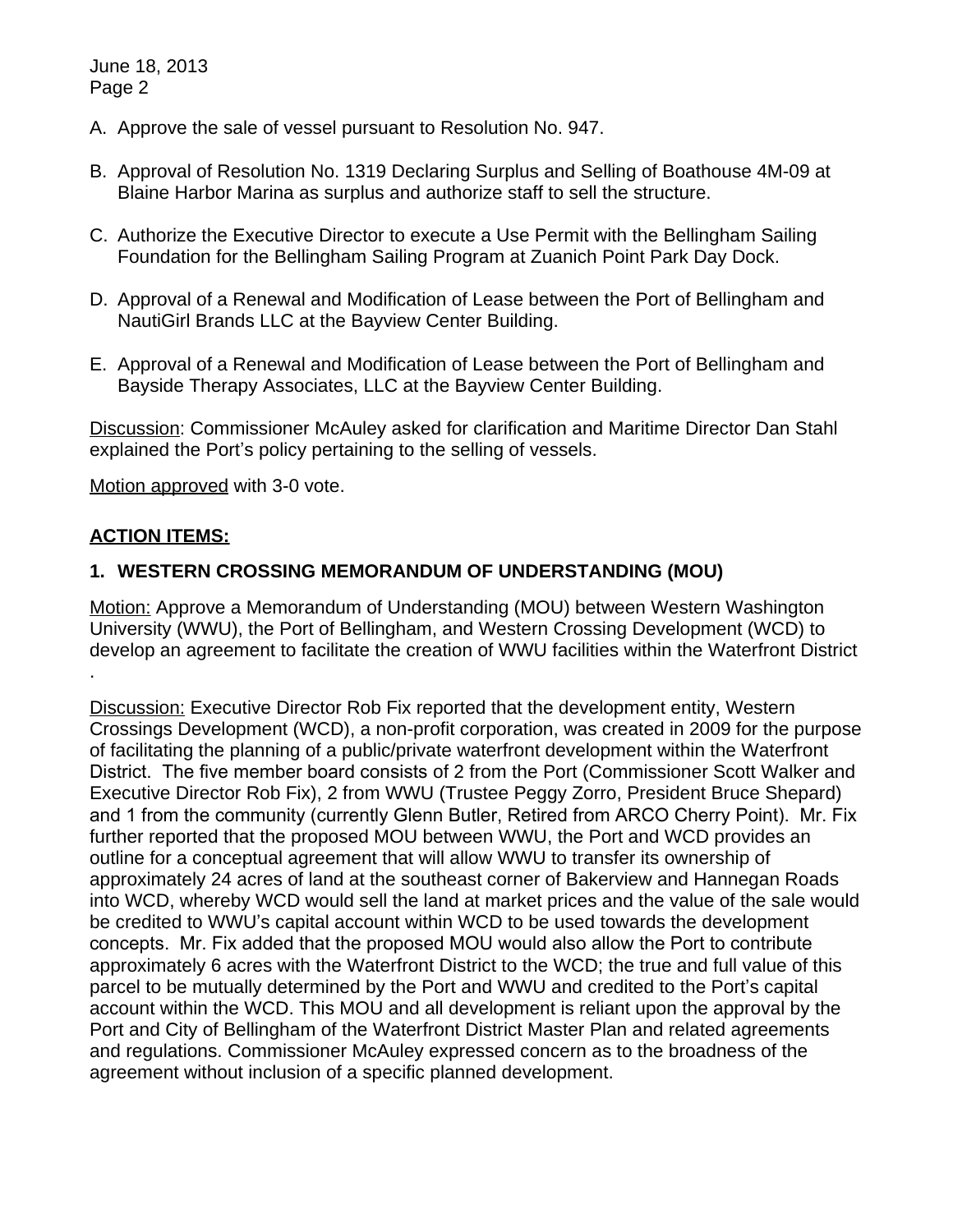June 18, 2013 Page 3

Motion approved with 2-1 vote. Commissioners Jorgensen and Walker voted in favor; Commissioner McAuley voted against. Click here for presentation: <http://www.portofbellingham.com/DocumentCenter/View/2575>

## **2. CONSENT TO ASSIGNMENT OF LEASE – SKM ENTERPRISES LLC TO LOTUS BLOSSOM CORP D/B/A ZAZEN SALON SPA**

Motion : Approval of the Consent to Assignment of Lease from SKM Enterprises, LLC to Lotus Blossom Corp d/b/a Zazen Salon Spa.

Discussion: Real Estate Representative Judy Harvey explained that the Port entered into a Business and Retail Center Lease Agreement in December 1999. SKM Enterprises LLC managing member, Karen Moore, is pursuing other interests and has requested the lease for the # 11 Bellwether, Suite 102, Bellingham, Washington premises be assigned to Susan Fox, President Lotus Blossom Corp.

Motion approved with 3-0 vote.

### **WORK STUDY ITEMS**

### **1. Update – City of Bellingham, Planning Commission - Review of Waterfront District planning Documents**

Port staff provided a summary of the City's Planning Commission recommendations for the Waterfront District planning documents. Mike Stoner, Environmental Director, reported that the Planning Commission held 2 public hearings and 8 work sessions between March 12 and June 6. The main themes that they heard from the public were support for a working waterfront, safe and thorough cleanup, strong connections to downtown, and opportunities for early public access. The Planning Commission wrapped up with a 7-0 vote that supported the Port/City plan, acknowledging the years of public involvement. Sylvia Goodwin, Planning Director, explained that they encouraged approval of the plan with a few adjustments, regarding park trails, visitor moorage, less stringent parking requirements, and the value of historic resources. Carolyn Casey, Director of External Affairs, described a variety of Summer 2013 Waterfront public outreach opportunities, including Waterfront Twilight Walking Tours of the site, Mayor's ASB Lagoon Lunchtime Walks, San Juan Cruises Bellingham Future Waterfront boat tours, Waterfront Plan Information Fair and public meetings that will be held by the City Council as the proposal enters the next phase of legislative review. Staff also explained that there will be additional work sessions with the Port Commission over the next few months with a goal of plan approval by both the Port Commission and City Council by the end of the year.

### 2. **Update – Blaine Industrial Area**

Planning and Development Director Sylvia Goodwin explained that the purpose of the Blaine Industrial Area Plan is to coordinate: cleanup with redevelopment, efficient use of upland and in in-water space, inventory in-water infrastructure condition, obtain planning